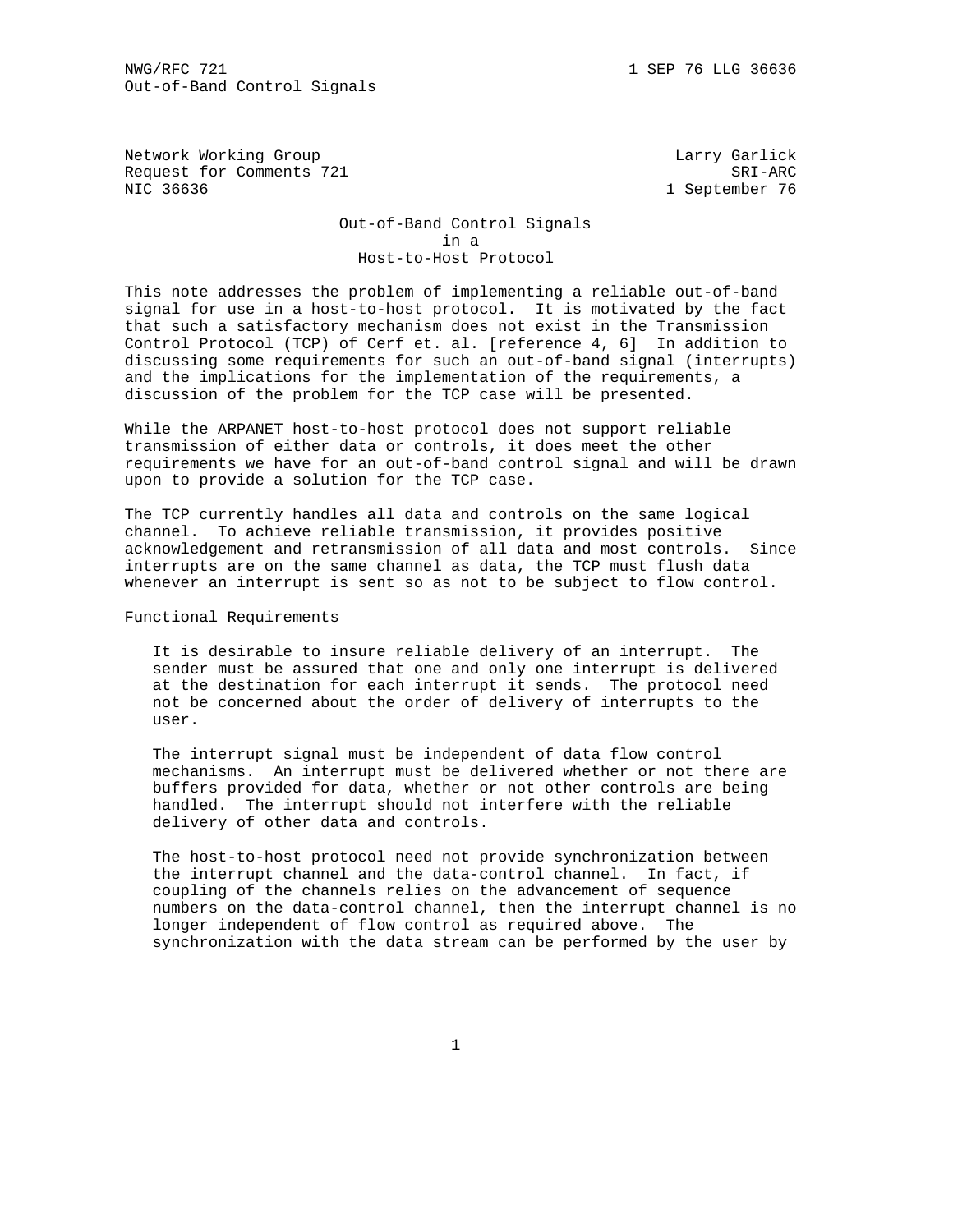marking the data stream when an interrupt is generated. The interrupt need not be coupled with other controls since it in no way affects the state of a connection.

 Once the interrupt has been delivered to the user, no other semantics are associated with it at the host-to-host level.

## Implications

 To provide for reliable delivery and accountability of interrupt delivery, an acknowledgement scheme is required. To associate interrupt acknowledgements with the correct interrupt, some naming convention for interrupts is necessary. Sequence numbers provide such a naming convention, along with the potential for providing an ordering mechanism.

 A separate interrupt channel is required to make interrupts independent of flow control. A separate sequence number space for naming interrupts is also necessary. If the sequence numbers are from the same sequence number space as some other channel, then sending an interrupt can be blocked by the need to resynchronize the sequence numbers on that channel.

 In the current TCP, which uses one channel for data, controls, and interrupts, flushing of data is combined with the interrupt to bypass the flow control mechanism. However, flushing of resynchronization controls is not allowed and receipt of these controls is dependent on the acknowledgement of all previous data. The ARPANET protocol, while not providing for reliable transmission, does provide for the separation of the interrupt-control channel and the data channel.

Multiple Channels and Sequence Numbers

 If multiple channels are to be used for a connection, then it becomes interesting to determine how the sequence numbers of the channels can be coupled so that sequence number maintenance can be done efficiently.

 Assigning sequence numbers to each octet of data and control, as in the TCP, allows positive acknowledgement and ordering. However, since packets are retransmitted on timeout, and since multi-path packet switch networks can cause a packet to stay around for a long time, the presence of duplicate packets and out-of-order packets must be accounted for. A sequence number acceptability test must be performed on each packet received to determine if one of the following actions should be taken: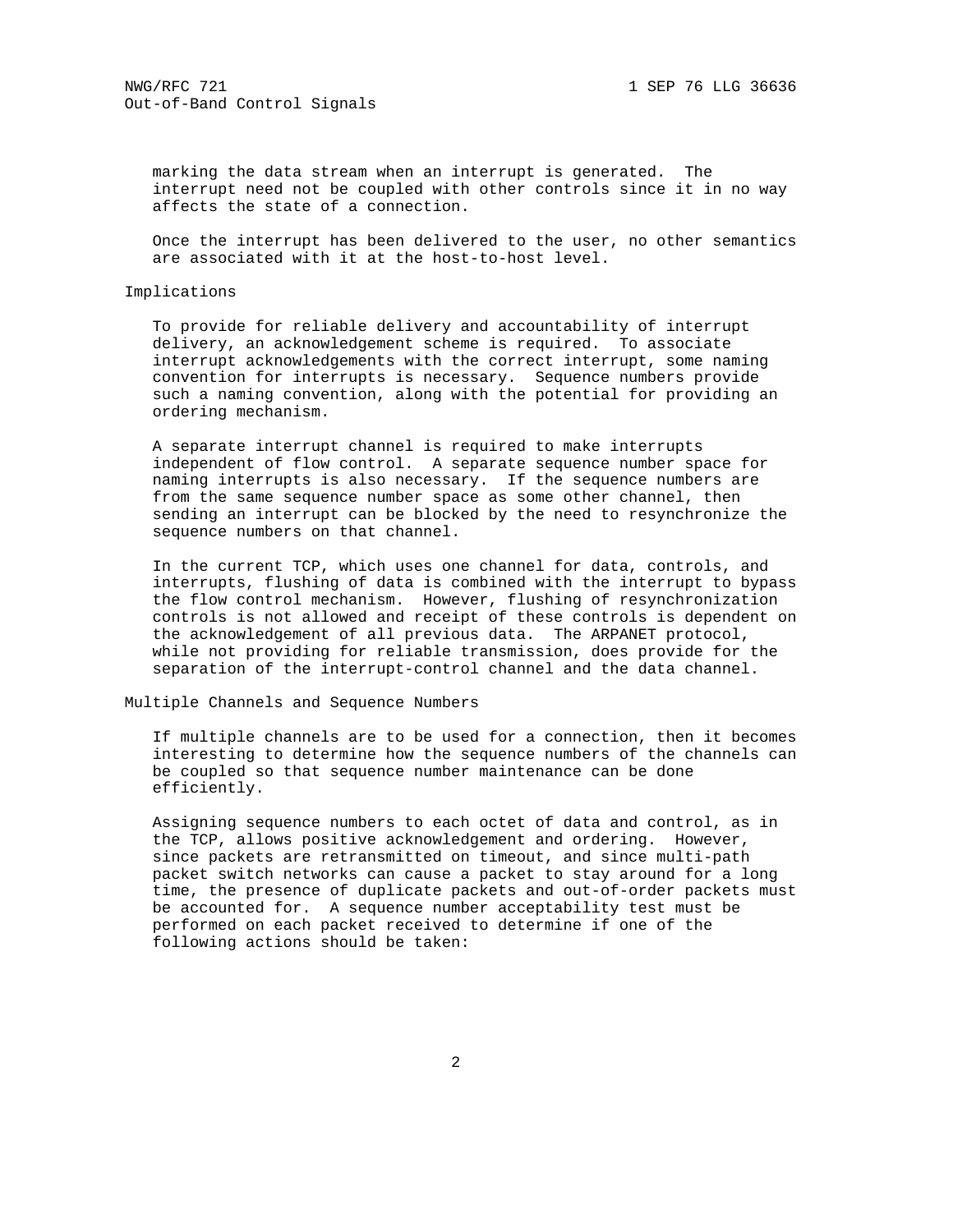Acknowledge the packet and pass it on to the user.

 Acknowledge the packet, but do not send it to the user, since it has already been delivered.

Discard the packet; the sequence number is not believable.

Acceptability on Channel 0

 To determine the action to be taken for a packet, acceptability ranges are defined. The following three ranges are mutually exclusive and collectively exhaustive of the sequence number space (see Figure 1):

 Ack-deliver range (ADR) Ack-only range (AOR) Discard range (DR)

#### ACCEPTABILITY RANGES



Figure 1

Let S = size of sequence number space (number per octet)

x = sequence number to be tested

FCLE = flow control left window edge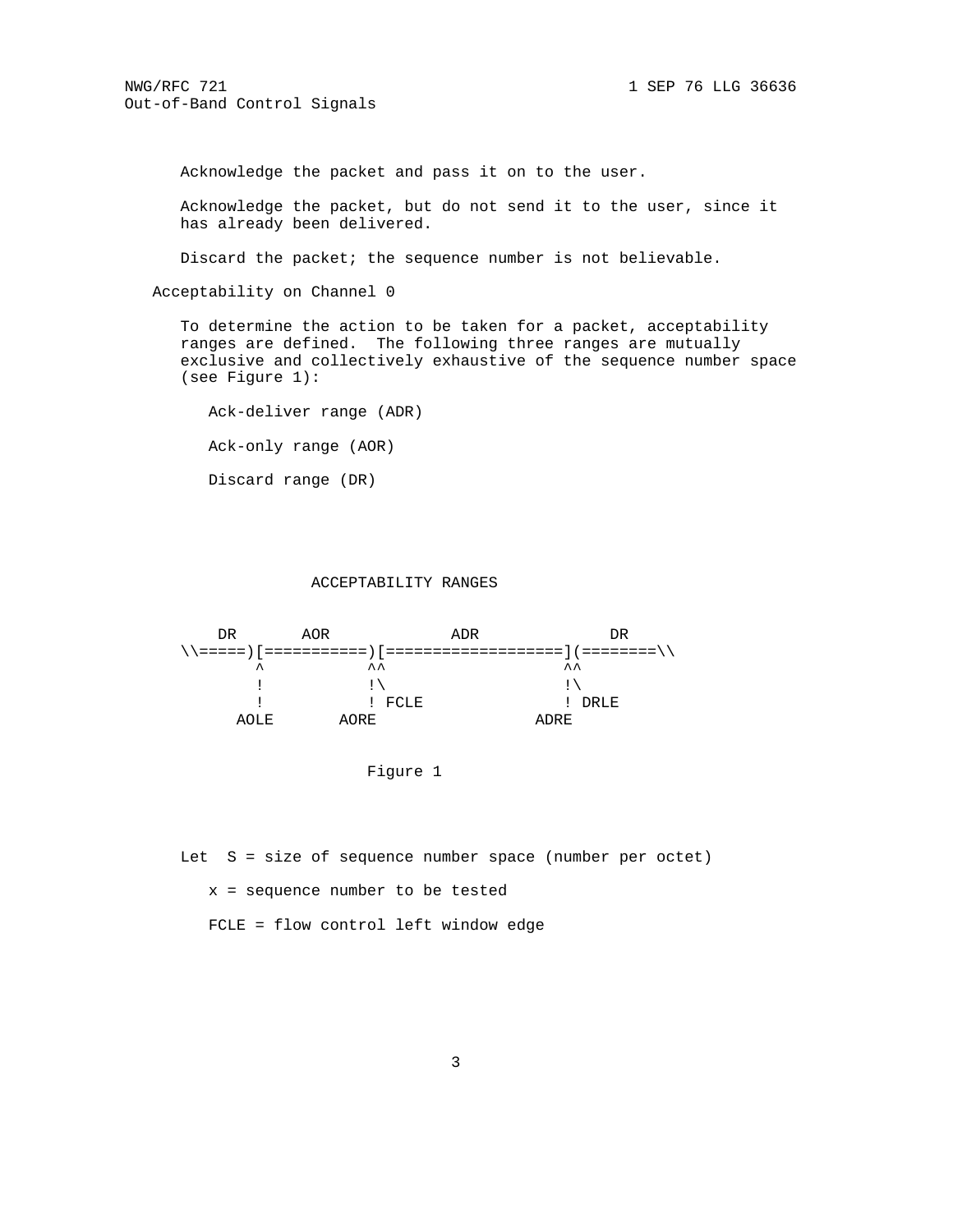```
 ADRE = (FCLE+ADR) mod S = Ack-deliver right edge (Discard
left edge -1)
```
 AOLE = (FCLE-AOR) mod S = Ack-only left edge (Discard right edge + 1)

TSE = time since connection establishment (in sec)

MPL = maximum packet lifetime (in sec)

TB = TCP bandwidth (in octets/sec)

For any sequence number,  $x$ , and packet text length,  $l$ , if

 $(AOLE \le x \le ADER) \mod S$  and

 $(AOLE \le x+1-1 \le AMRE) \mod S$ 

then the packet should be acknowledged.

If x and l satisfy

(FCLE <= x <= ADRE) mod S and

 $(FCLE \le x+1-1 \le AMRE) \mod S$ 

 then x can also be delivered to the user; however, ordered delivery requires that x = FCLE.

 A packet is not in a range only if all of it lies outside a range. When a packet falls in more than one range, precedence is ADR, then AOR, then DR. When a packet falls in the AOR then an ACK should be sent, even if a packet has to be created. The ACK will specify the current left window edge. This assures acknowledgment of all duplicates.

 ADRE is exactly the maximum sequence number ever "advertised" through the flow control window, plus one. This allows for controls to be accepted even though permission for them may never have been explicitly given. Of course, each time a control with a sequence number equal to the ADRE is sent, the ADRE must be incremented by one.

 AOR is set so that old duplicates (from previous incarnations of the connection) can be detected and discarded. Thus

 $AOR = Min(TSE, MPL) * TB$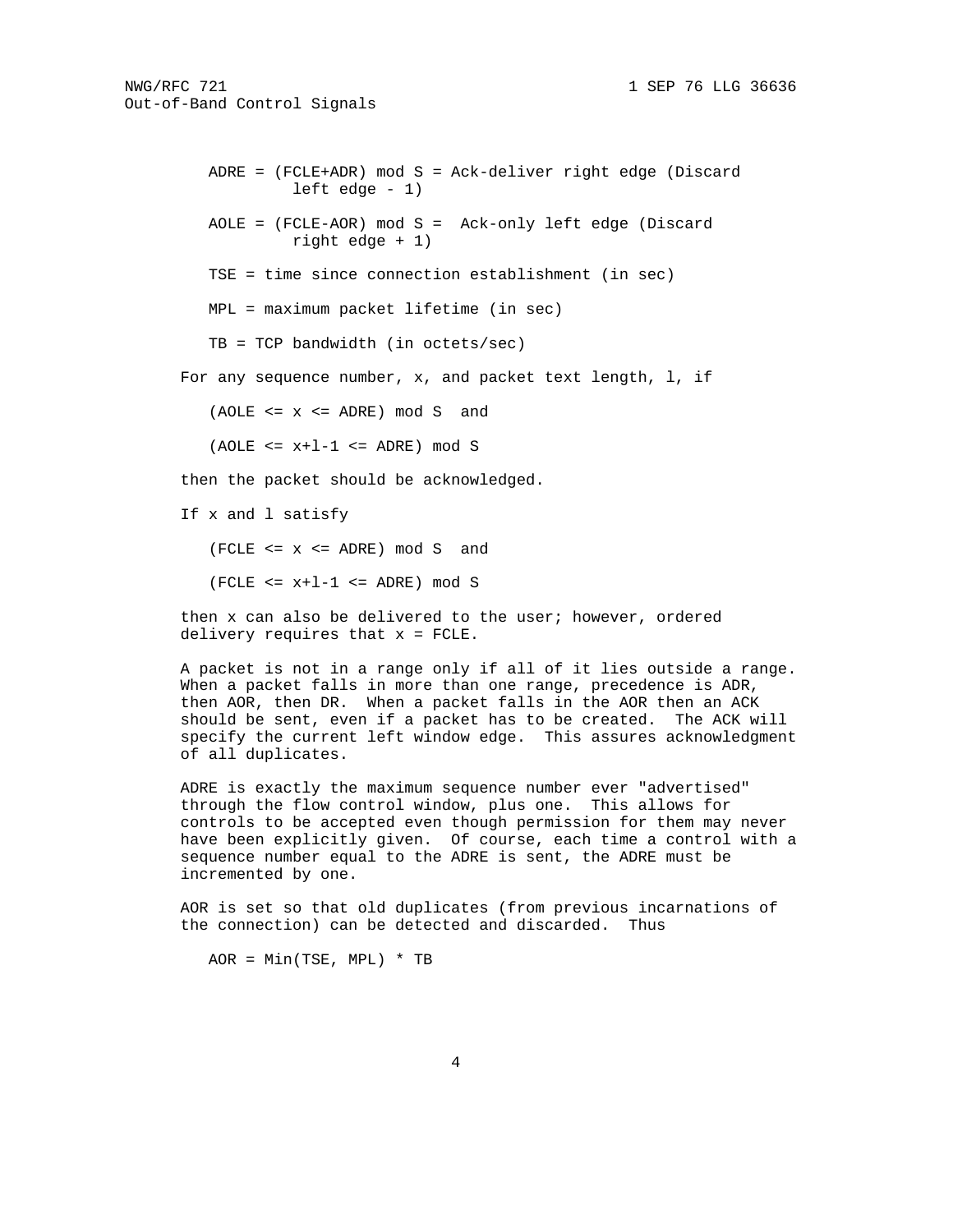# Synchronization and Resynchronization Problems

 A special problem arises concerning detection of packets (old duplicates) in the network that have sequence numbers assigned by old instances of a connection. To handle this reliably, careful selection of the initial sequence number is required [ref. 2, 3] as well as periodic checks to determine if resynchronization of sequence numbers is necessary. The overhead of such elaborate machinery is expensive and repeating it for each additional channel is undesirable.

## Acceptability on Channel i

 We have concluded that the only savings realizable in the muiltple channel case is to use channel zero's initial sequence number and resynchronization maintenance mechanism for the additional channels. This can be accomplished by coupling each additional channel to channel zero's sequence numbers (CZSN), so that each item on channel i carries a pair of sequence numbers, the current CZSN and the current channel i's sequence number (CISN).

 The acceptablility test of items on channel i is a composite test of both sequence numbers. First the CZSN is checked to see if it would be acknowledged if it were an octet received on channel zero. Only if it would have been discarded would the item on channel i be discarded. Having passed the CZSN test, the CISN is checked to see if the item is deliverable and acknowledgable with respect to the CISN sequence number space. The CISN test is a check for everything but the existence of old duplicates from old instances of the connection and is performed like the check for channel zero items.

 It has been shown that to implement additional channels for a TCP connection, two alternatives are available-- (1) provide each channel with its own initial sequence number and resynchronization maintenance mechanism or (2) provide one initial sequence number and resynchronization maintenance mechanism for all channels through channel zero's mechanism. It is hard for us to compare the two alternatives, since we have no experience implementing any resynchronization maintenance mechanism.

## TCP Case

 To implement a completely reliable separate interrupt channel for TCP requires a channel with a full sequence number space. It is possible to compromise here and make the interrupt number space smaller than that required to support consumption of numbers at the TCP's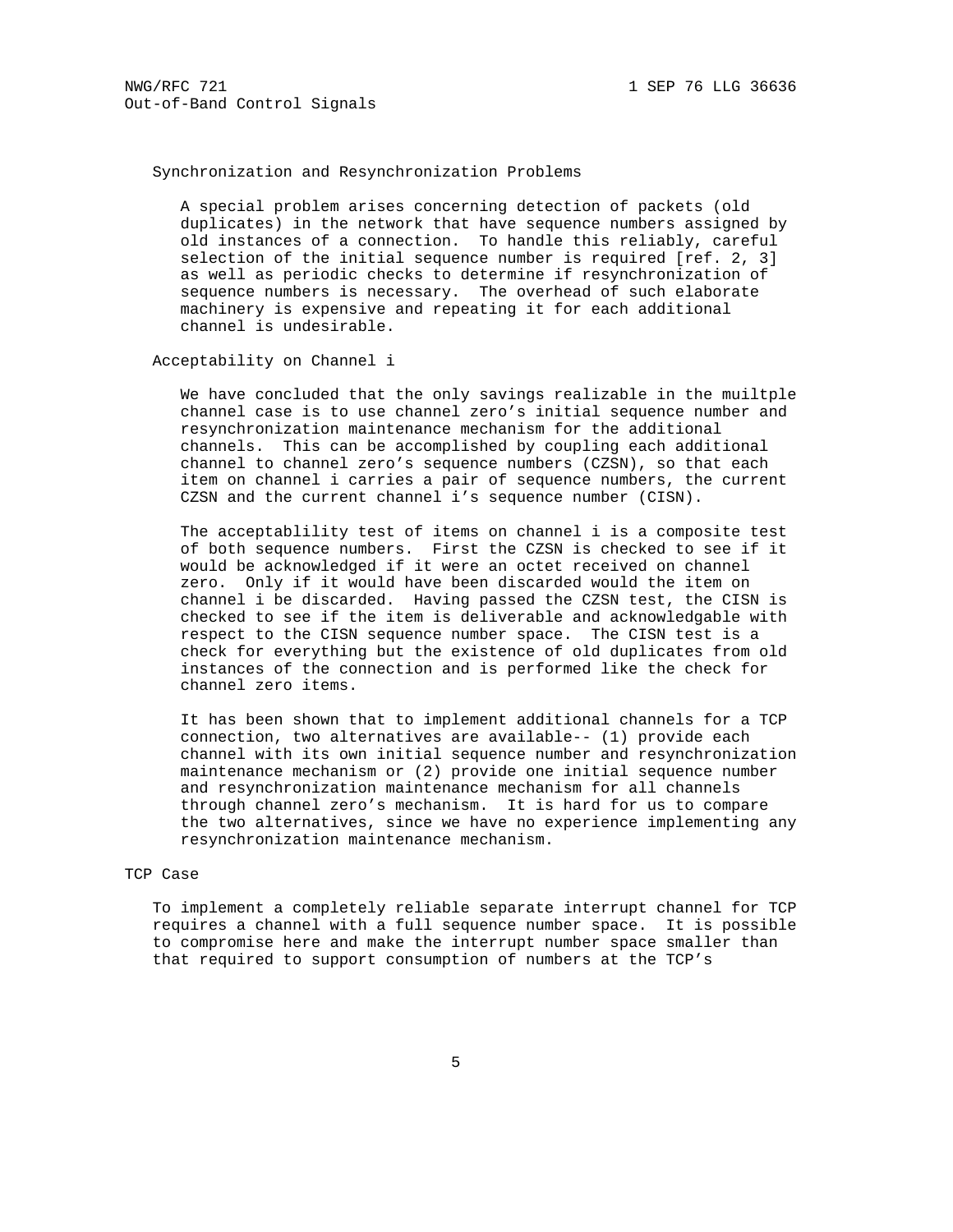bandwidth. What is lost is the total independence of the flow control from the data-control channel. Normally, the data-control sequence numbers will change often enough so that wraparound in the interrupt number space causes no problems.

 Things become slightly messy when many interrupts are generated in quick succession. Even if the interrupt numbers are acknowledged, they cannot be reused if they refer to the same data-control sequence number, until a full packet lifetime has elapsed. This can be remedied in all but one case by sending a NOP on the data-control channel so that the next set of interrupts can refer to a new data-control sequence number. However, if the data-control channel is blocked due to flow control and a resynchronizing control (DSN in the TCP case) was just sent, a NOP cannot be created until the resynchronization is complete and a new starting sequence number is chosen. Thus to send another interrupt, the TCP must wait for a packet lifetime or an indication that it can send a NOP on the data-control channel. (In reality, a connection would probably be closed long before a packet lifetime elapsed if the sender is not accepting data from the receiver. [reference 1])